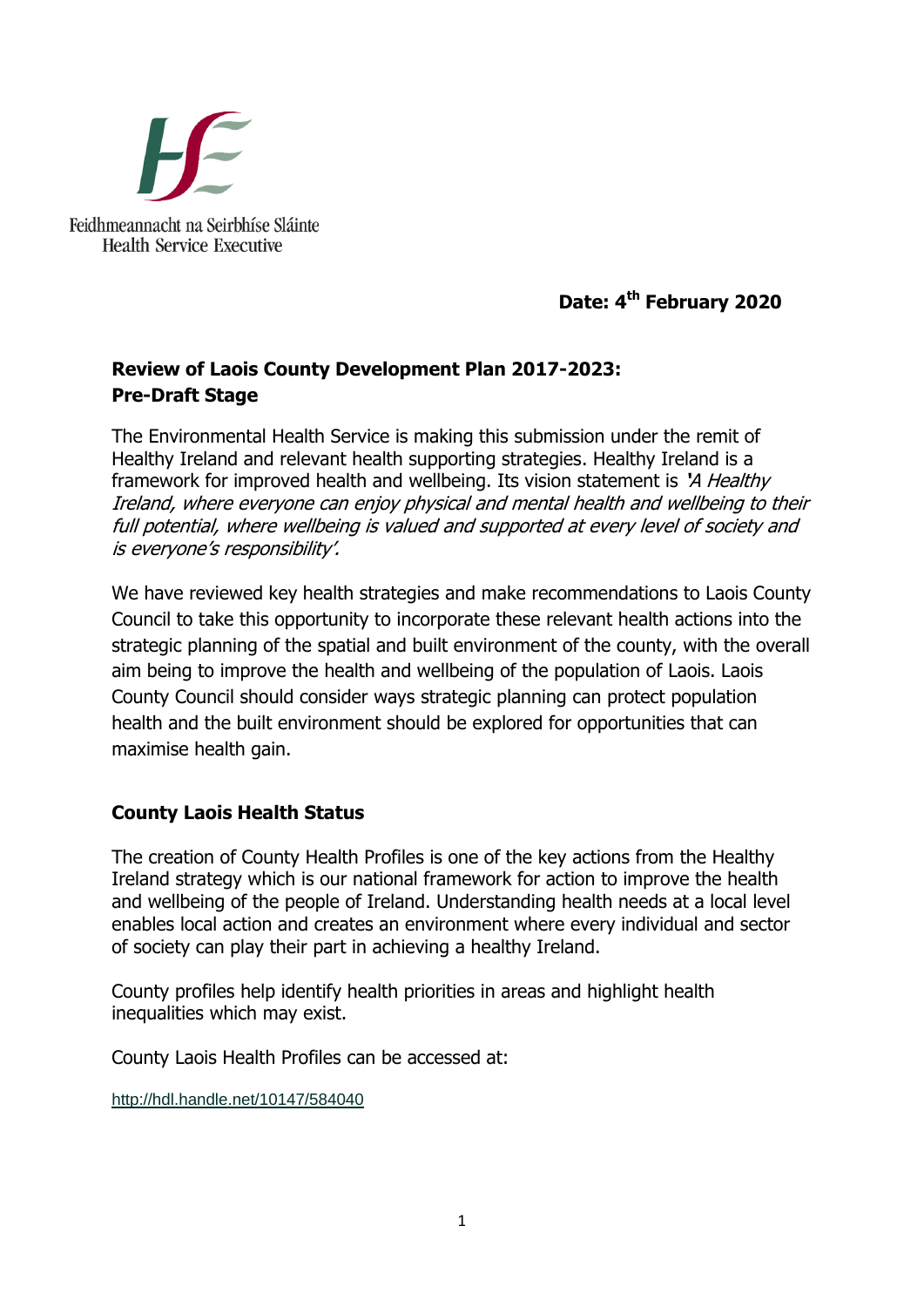Key Facts for Laois:

- Had the largest growth in population at a national level since 2006, of 20.1%.
- Has an above average proportion of young dependent population (those aged 0-14 years of age) of 24.8% (national rate 21.4%)
- Has an above average birth rate to those aged under 20 years of age of 16.4 (national rate 12.3)
- Cancer incidence rates are either average or below average nationally for all main causes of cancer
- Rates of mortality for all deaths and all main causes of deaths are average or below the national rate
- Suicide rate is above average at 14.0 (national rate 11.3)

The statics also show that Laois has a higher proportion of younger people 0-14 years than the national average. It is essential that services and facilities that cater for the needs of younger members of the population are developed in the Laois area. The unemployment rate is also higher than the national average and measures to promote employment opportunities in the county must be promoted.

# **Get Ireland Active – National Physical Activity Plan for Ireland**

[http://health.gov.ie/wp-content/uploads/2016/01/Get-Ireland-Active-the-National-Physical-](http://health.gov.ie/wp-content/uploads/2016/01/Get-Ireland-Active-the-National-Physical-Activity-Plan.pdf)[Activity-Plan.pdf](http://health.gov.ie/wp-content/uploads/2016/01/Get-Ireland-Active-the-National-Physical-Activity-Plan.pdf)

A key aim of the National Physical Activity Plan for Ireland is compiling a directory of publicly accessible sports/recreational and amenities facilities. The Strategic Development Plan should include a strategy for meeting this aim for County Laois. All new facilities should be added to this directory and an audit should be carried out to ensure that all existing sites/facilities are entered.

A strategic aim for County Laois should be to increase the active school flag programme to at least another 20 schools in the county.

A strategic aim for Laois County Council should be to develop and establish processes that enable consultation with children and young people in the development and implementation of programmes in which they are involved, ie. playgrounds, activity centres and public spaces. This is particularly important given the age profile of the County. Suitable facilities that cater for all age ranges, including teenagers, should be provided.

A strategic aim for development in Laois should be that all plans and development for Nursing Homes or Residential Care Facilities should include proposals for gardens and recreational activities. Physical activity should be integrated into long term care planning and practice.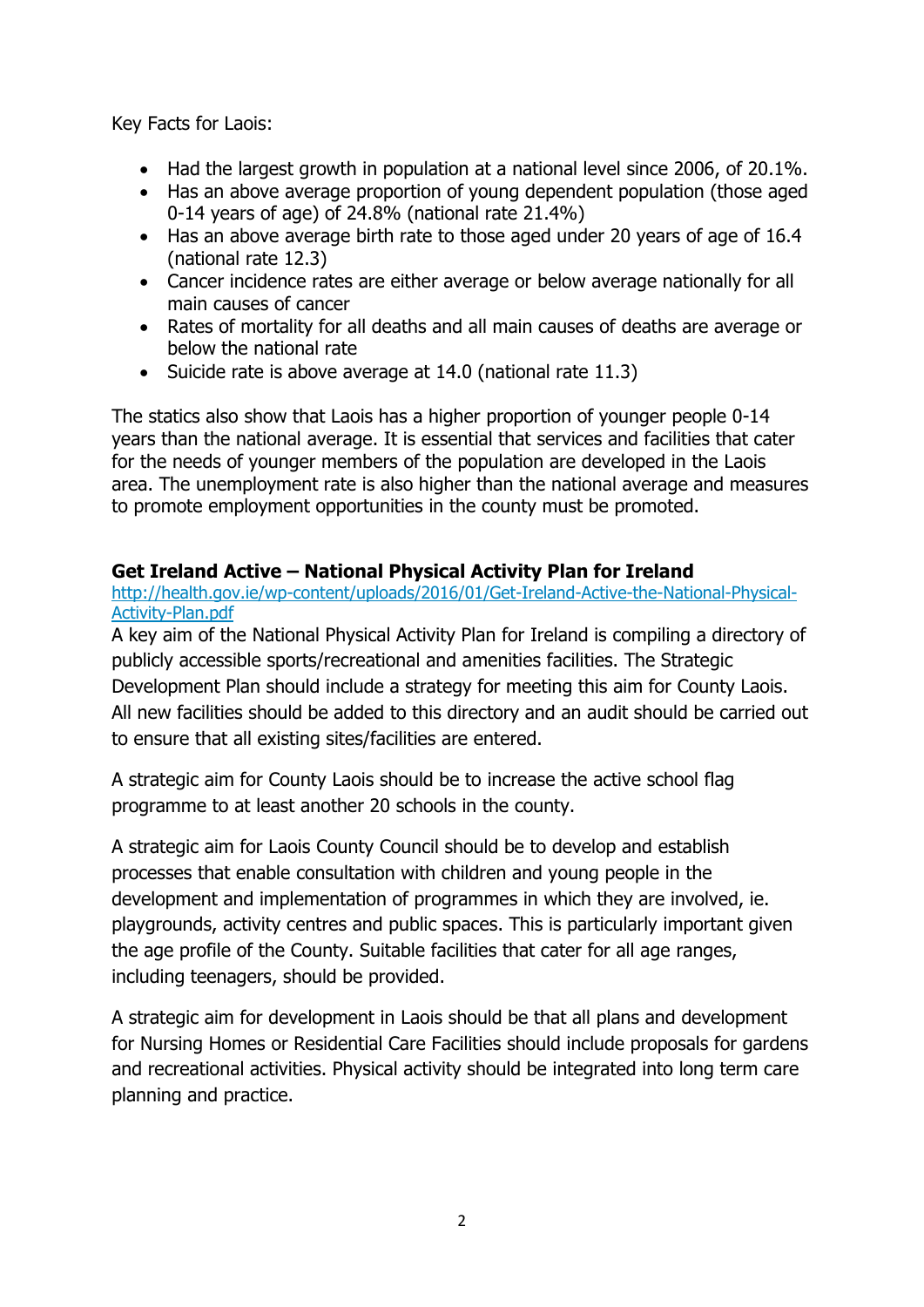Strategic development of Laois County should include:

- a) Opportunities for physical activity in the development of the built environment
- b) All development should promote cycling and walking. A network of cycle routes and footpaths should be planned and developed which aim to promote connectivity of housing/employment to town centres, park and recreational amenities
- c) Develop local and regional parks and recreational spaces that encourage physical activity.
- d) Prioritise the planning and development of walking and cycling and general recreational/physical activity infrastructure.
- e) Explore opportunities to maximise physical activity and recreation amenities in the natural environment.
- f) A framework for workplace health and wellbeing, including physical activity should be developed. Any possible health gain for employees should be explored and developed.
- g) The smarter travel workplaces initiative should be promoted. Sustainable or active modes of travel should be facilitated.
- h) Ensure planning makes provision for recreational facilities for staff in industrial estates and ensures connectivity of work to park and recreational activities.
- i) Support and develop 20 new walking groups in the County through funding of signage, upgrade of paths and lighting and resolving safety issues.
- j) Developing a standardised framework for publicly funded programmes designed to increase physical activity levels. Use public money to leverage private funding to promote and develop physical activity and sport programmes.

# **Employment**

Laois has an unemployment rate above the national average and nearly half the workforce (11,500 people) has to leave the county daily to commute to work. To improve the quality of life and promote more sustainable 'live work' communities it is essential that employment opportunities are created in the county. It is acknowledge that 495 hectares are zoned for employment and enterprise in the county.

It is essential that planning of employment services also takes into consideration the health and wellbeing of workers.

- A travel plan, which promotes and facilitates sustainable and active modes of travel, should be implemented for all these sites.
- There should be strong cycle and pedestrian links to town centres and to parks and/or recreational facilities to improve connectivity.
- There should be secure bike parking facilities provided
- shower facilities for staff should be considered.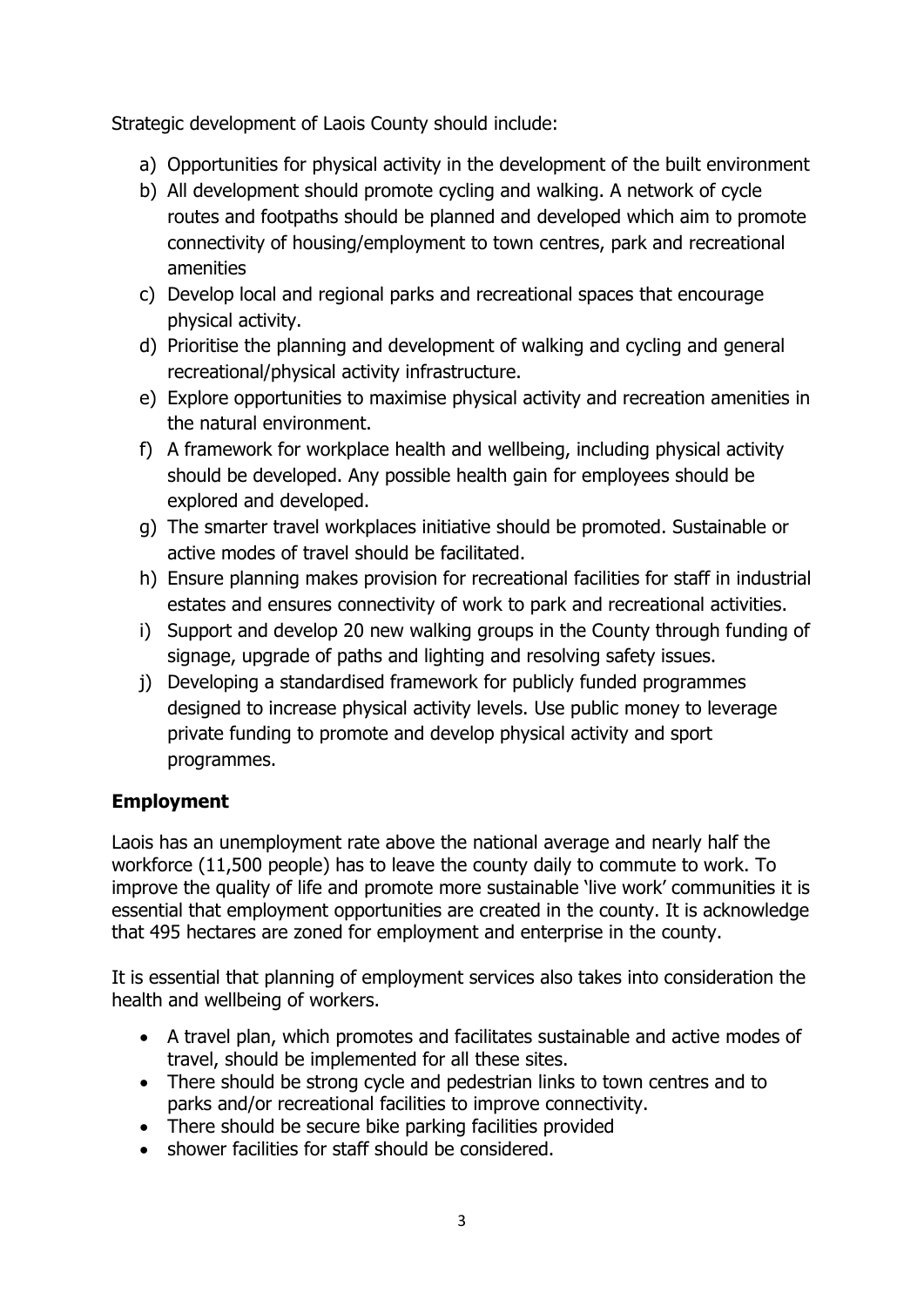- Recreational amenities that promote the health and wellbeing of employees on future employment sites should be considered. Any opportunity to promote physical activity and possible health gain for staff should be explored.
- The quality of design and landscaping of these sites is also of the upmost importance as it is well established that there is a need to reconnect urban society with nature in order to promote health. Options such as walking trails that maximise contact with green spaces, water features, wildlife gardens, outdoor dining facilities are just some proposals that should be considered.

### **Tobacco Free Ireland**

<http://static.rasset.ie/documents/news/tobacco-free-ireland.pdf>

Laois County Council should take action to assist in decreasing smoking rates among the population of the county. A strategic aim of the Laois County Development Plan should be to:

a) Implement the tobacco free playgrounds initiative.

b) Promote tobacco free environments, parks, beaches, and public campuses and grounds

With regard to the protection of people from second hand tobacco smoke all plans for development that include a designated smoking area should be forwarded to the Environmental Health Service prior to the planning decision.

## **Healthy Ireland - A Healthy Weight For Ireland**

[http://health.gov.ie/wp-content/uploads/2016/09/A-Healthy-Weight-for-Ireland-Obesity-](http://health.gov.ie/wp-content/uploads/2016/09/A-Healthy-Weight-for-Ireland-Obesity-Policy-and-Action-Plan-2016-2025.pdf)[Policy-and-Action-Plan-2016-2025.pdf](http://health.gov.ie/wp-content/uploads/2016/09/A-Healthy-Weight-for-Ireland-Obesity-Policy-and-Action-Plan-2016-2025.pdf)

Rising levels of overweight and obesity are placing an increasing burden on individuals and society. Currently, in Ireland, six in ten adults and one in four children are overweight or obese (Department of Health, 2013; Layte and McCrory, 2009; 2011). According to World Health Organization forecasts, Ireland could top the European league tables in the coming years (WHO, 2015).

There are 10 action steps outlined in this document to tackle obesity, Step 2 is to regulate for a healthier environment. Laois County Council can influence the built environment to improve health and reduce the extent to which it promotes obesity. An assessment of food outlets in every town and village in Laois should be carried out to ensure that choices of healthy food options are equally available and to prevent a proliferation of fast food outlets. Providing easy access and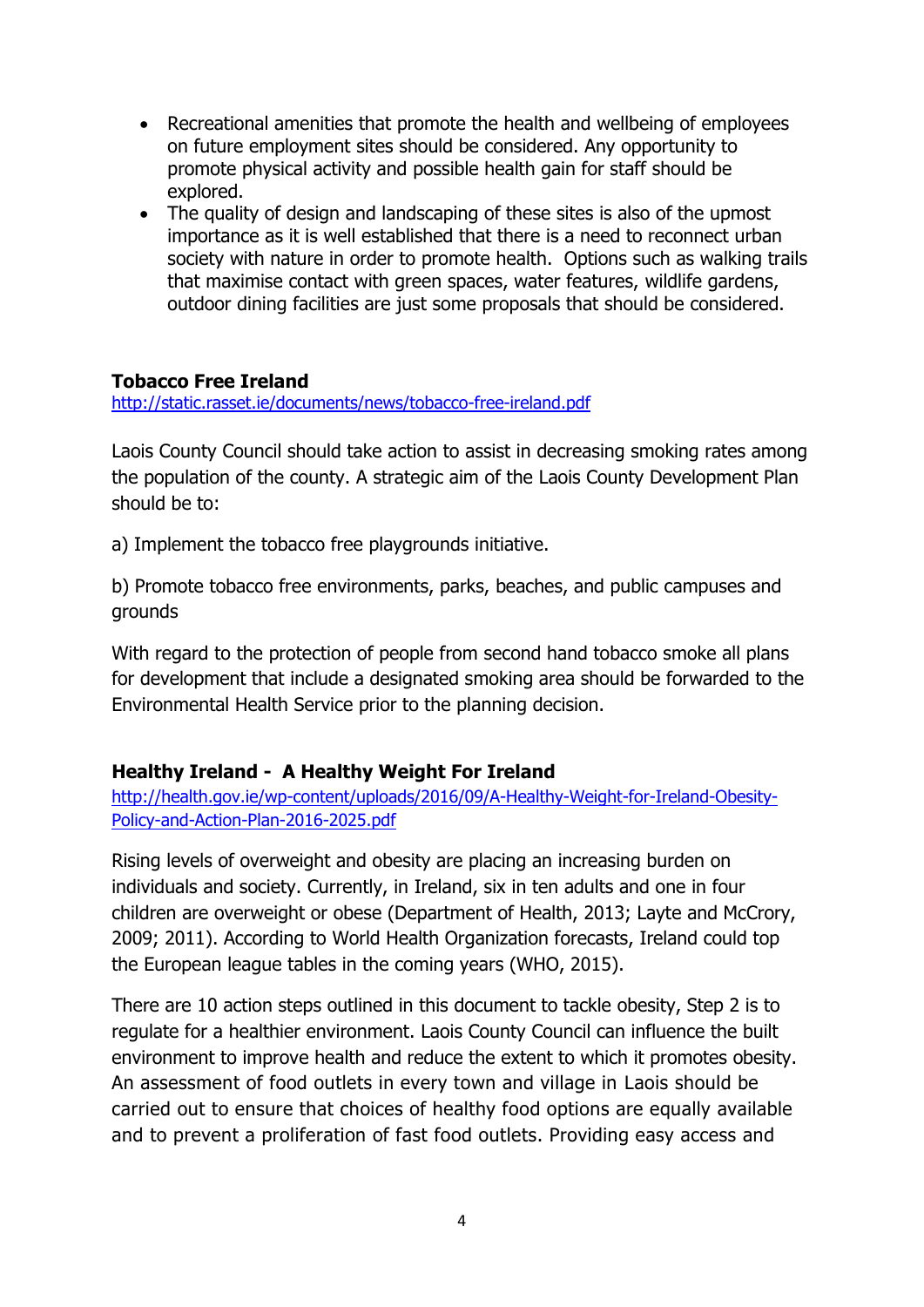choice to healthier food options should be promoted as outlined in government policy.

The environment in which we live impacts on the choices that we make and Laois County Council should create environments that make the healthy choice the easy choice:

- a) Support community based initiatives that develop programmes that support healthy lifestyles and prevention of obesity in children and adults.
- b) Promote through planning and the built environment the benefits of healthy eating, physical activity and non-sedentary behaviour
- c) Improve availability of and access to healthier food choices. Support developments that aim to improve the health of the population.
- d) Support opportunities for increasing physical activity levels generally/ in the community through Local Sports Partnerships and supporting initiatives e.g. Parkrun.
- e) Facilitate community gardens through identifying and releasing suitable publicly owned land.
- f) It should be a strategic aim from the Loais Development Plan to facilitate the production of more locally produced healthy, high quality food.

## **Steering group report on a national substance misuse strategy**

[http://health.gov.ie/wp-content/uploads/2014/03/Steering\\_Group\\_Report\\_NSMS.pdf](http://health.gov.ie/wp-content/uploads/2014/03/Steering_Group_Report_NSMS.pdf)

The Strategic Development Plan for Laois should include:

- a) A strategy to reduce and eliminate the reliance on alcohol sponsorship. Any public event or events on publicly owned lands or buildings should use alternatives to alcohol sponsorship
- b) Develop the provision of alcohol-free venues for young people, (e.g. Youth cafés, alcohol-free music and dance venues and sports venues) with:
	- a. the young people being centrally involved in the development and management of the programmes and venues;
	- b. late night and weekend opening; and increased access to school facilities in out of- school hours.

## **The National Positive Ageing Strategy**

http://health.gov.ie/wpcontent/uploads/2014/03/National Positive Ageing Strategy English [.pdf](http://health.gov.ie/wpcontent/uploads/2014/03/National_Positive_Ageing_Strategy_English.pdf)

A strategic aim for the development of County Laois should be to enable people as they age 'to get out and about' through the provision of accessible, affordable, and flexible transport systems in both rural and urban areas. This should include: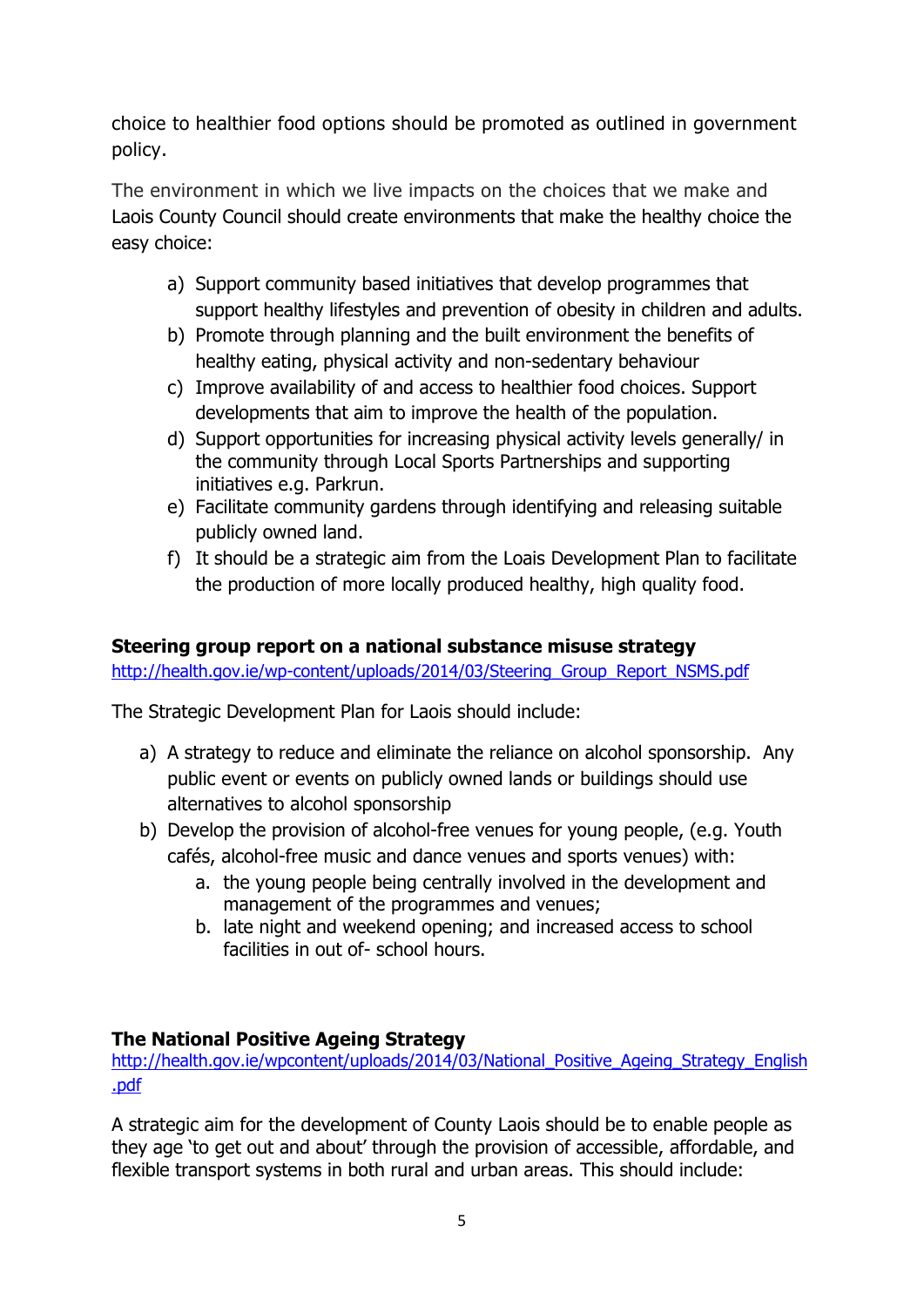- a) Provision of age-friendly public transport,
- b) Promotion of the integration of the Rural Transport Programme with other local transport services,
- c) Provision of public transport linkages to major health facilities and personal social services.
- d) Supporting the design and development of age friendly public spaces, transport and buildings.
- e) Designing age friendly urban environments (street lighting, footpaths, roads, public seating)
- f) Promote access (in terms of affordability, transport availability, accessibility of venue) to a wide range of opportunities for continued learning and education for older people.
- g) Promote the concept of active citizenship and the value of volunteering, and encourage people of all ages to become more involved in and to contribute to their own communities.
- h) Promote the development of opportunities for engagement and participation of people of all ages in a range of arts, cultural, spiritual, leisure, learning and physical activities in their local communities.

Suitable housing is a key aim in the National Positive Ageing Strategy and a key strategic aim for County Laois should be to:

- a) Carry out an assessment of housing need and provision and consider all housing options in development (i.e. social housing, sheltered housing; retirement villages).
- b) All residential development should incorporate the 'Universal Design' Principal to ensure housing can meet the needs of the occupants regardless of their age, size, ability or disability. This will also ensure that the houses provided will meet their changing needs over time so that people can continue living in their own homes and communities as they get older or become disabled. **Universal Design Guidelines For Homes In Ireland** <http://universaldesign.ie/Built-Environment/Building-for-Everyone/>

This will also assist in implementing the Older People Remaining at Home (OPRAH) strategy.

c) Implement a strategy that facilitates older people to live in well-maintained, affordable, safe and secure homes, which are suitable to their physical and social needs. Development should incorporate the principals outlined in the 'Design Out Crime' Document.

[http://www.designcouncil.org.uk/sites/default/files/asset/document/designers](http://www.designcouncil.org.uk/sites/default/files/asset/document/designersGuide_digital_0_0.pdf) Guide digital 0 0.pdf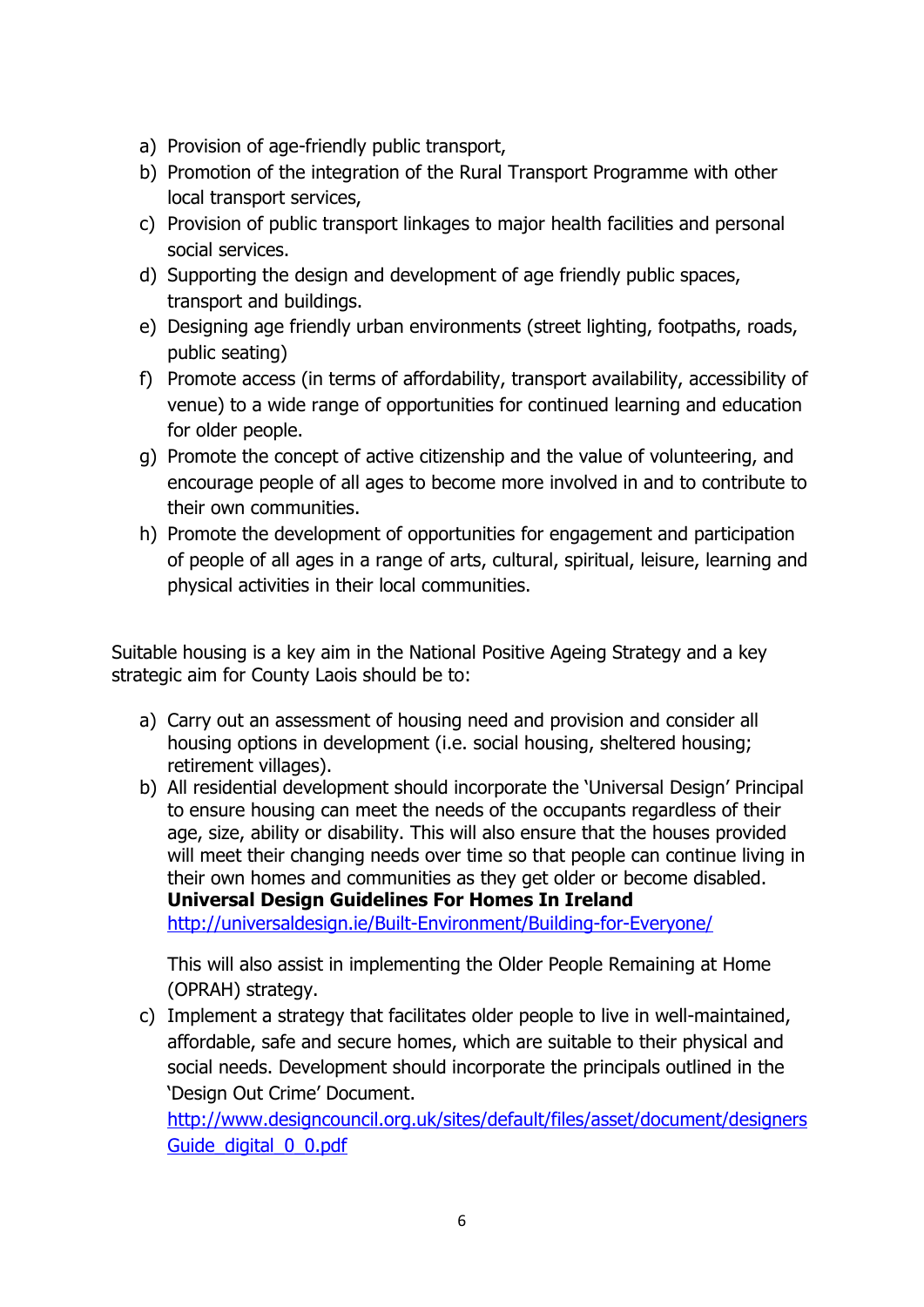#### **Time to move on from congregated settings – A strategy for community inclusion**

[http://www.hse.ie/eng/services/list/4/disability/congregatedsettings/congregatedsettingsrep](http://www.hse.ie/eng/services/list/4/disability/congregatedsettings/congregatedsettingsreportfinal.pdf) [ortfinal.pdf](http://www.hse.ie/eng/services/list/4/disability/congregatedsettings/congregatedsettingsreportfinal.pdf)

The Strategic Development Plan for County Laois should:

- a) Improve community inclusion of people with disabilities in their local community and community based services.
- b) Improve greater connectivity between generic community based services and disability specific organisations. Facilitate their engagement as stakeholders.
- c) Focus on meeting the housing and accommodation needs of people with disabilities through a combination of purchased housing, new‐build housing, leased housing or rented housing. A local re‐housing plan should be prepared and jointly co-ordinated with the HSE, in collaboration with service providers. The plan should be based on best practice in including people with disabilities in local communities and should facilitate dispersed housing with personal supports.
- d) All residents in congregated settings should be assessed by the local authority to establish their eligibility and need for social housing support.
- e) Consideration should be given to reserving a certain proportion of dwellings for people with disabilities.
- f) Focus on supporting and sustaining people with disabilities to live in their own homes in the community through the provision of housing grants.
- g) Support people with disabilities to access employment and education opportunities.
- h) Support people with disabilities to access mainstream community services.

### **Housing**

There has been massive population growth in Laois in recent years, with a 5.1% pop increase from 2011 alone. Portlaoise is Ireland's fastest growing town and it is expected the population will increase by 9,400 by 2026. 243 hectares in the county have been zoned for residential development. In line with government policy the onus is on 'compact growth' in the towns and villages of Laois.

There must be a shift away from commuter led development in County Laois. Greater emphasis must be placed on the creation of sustainable communities whereby the expansion of the settlements is proportionate to the availability of services.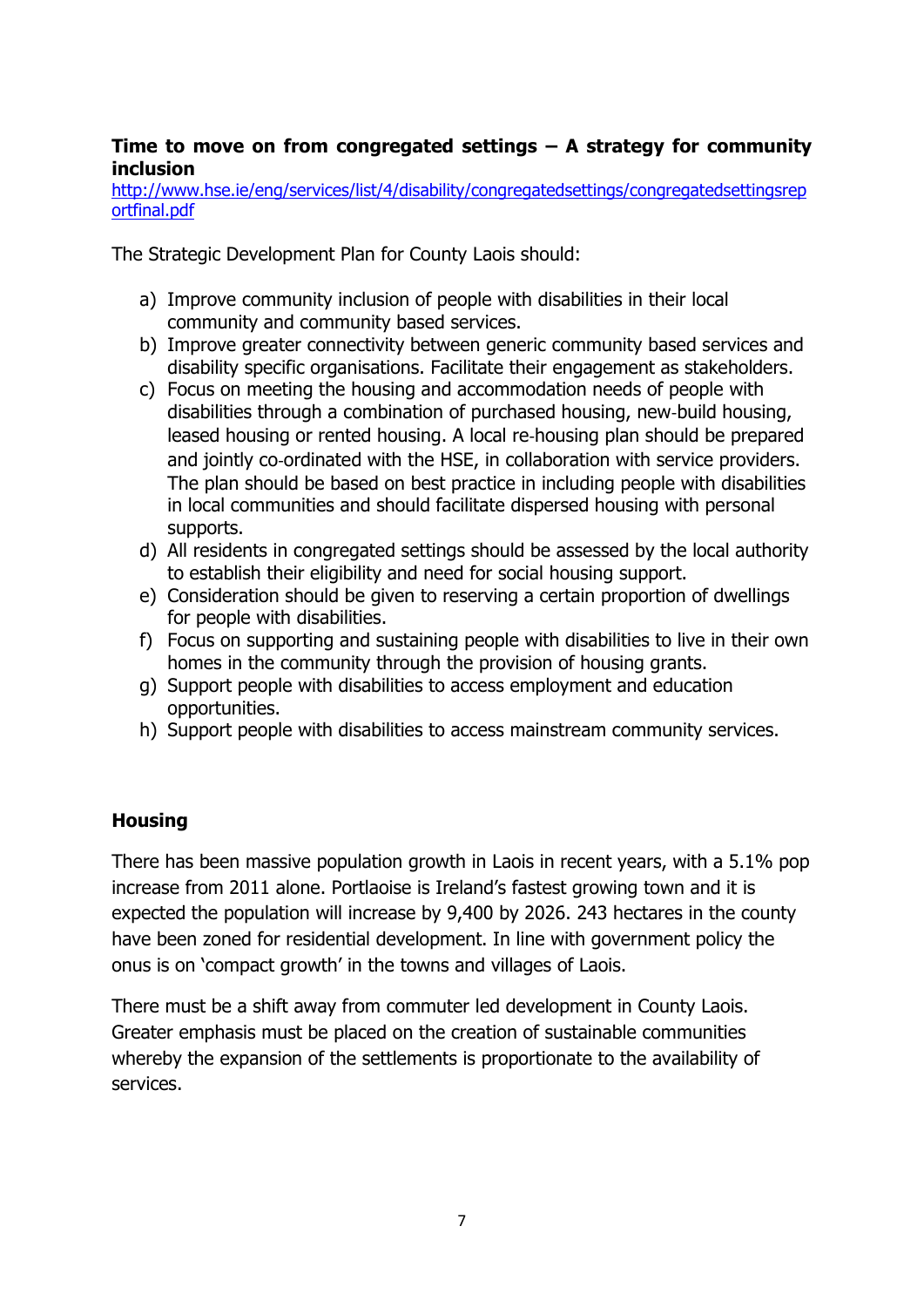### **The Urban Design Manual – A Best Practice Guide**

[https://www.housing.gov.ie/sites/default/files/migrated](https://www.housing.gov.ie/sites/default/files/migrated-files/en/Publications/DevelopmentandHousing/Planning/FileDownLoad,19216,en.pdf)[files/en/Publications/DevelopmentandHousing/Planning/FileDownLoad,19216,en.pdf](https://www.housing.gov.ie/sites/default/files/migrated-files/en/Publications/DevelopmentandHousing/Planning/FileDownLoad,19216,en.pdf)

It should be the objective of Laois County Council to provide attractive, interesting and well used public realm and open spaces and to create a pedestrian centred environment with active, inviting public spaces and parks. Best practice should be implemented in the design of sustainable neighbourhoods. The 12 criteria outlined in the Urban Design Manual should be incorporated into the planning for urban areas Laois Development Plan.

The Environmental Health Service recommends that any proposed housing/residential development is made up of a variety of household types, tenures and typologies, thereby creating a range of lifestyle, affordability and lifespan choices. This should ensure sustainable development with a diversity and mix of uses. The EHS also recommends that development proposals for large housing or urban areas should be accompanied by a Design Statement. It is hoped this will provide coherency and quality in design and also ensure compliance with all the objectives of the Laois Development Plan.

It is stated an efficient use of land is essential for sustainable development and an emphasis has been placed on compact growth, with increased housing densities. The NPF requires that 30% of all new homes will be delivered within the existing built up footprint of settlements making better use of underutilised land including infill and brownfield sites. It is essential that houses and apartments are designed to specifically to suit the spaces they are in. Laois County Council should request a shift away from generic housing layouts and a move towards quality design, specific to the requirements or impediments of the site.

It is also recommended that Laois County Council outlines an 'implementation and sequencing strategy' for the county or other similar initiatives which would identify and outline the key infrastructural requirements for an area and which would aim to ensure that the necessary infrastructure, facilities and amenities are provided in conjunction with residential development. This should ensure that development throughout the Laois County takes place in a planned, proportionate and sustainable manner.

#### **Rejuvenating Irelands small town Centres**

[https://www.scsi.ie/resources/pdf/2018/scsi\\_rejuvenating\\_irelands\\_small\\_town\\_centres](https://www.scsi.ie/resources/pdf/2018/scsi_rejuvenating_irelands_small_town_centres)

With the continued growth and dominance of online shopping and the decline of towns and villages it is essential that Laois County Council adapts to the changing commercial landscape. Innovative ideas to rejuvenate the counties small town and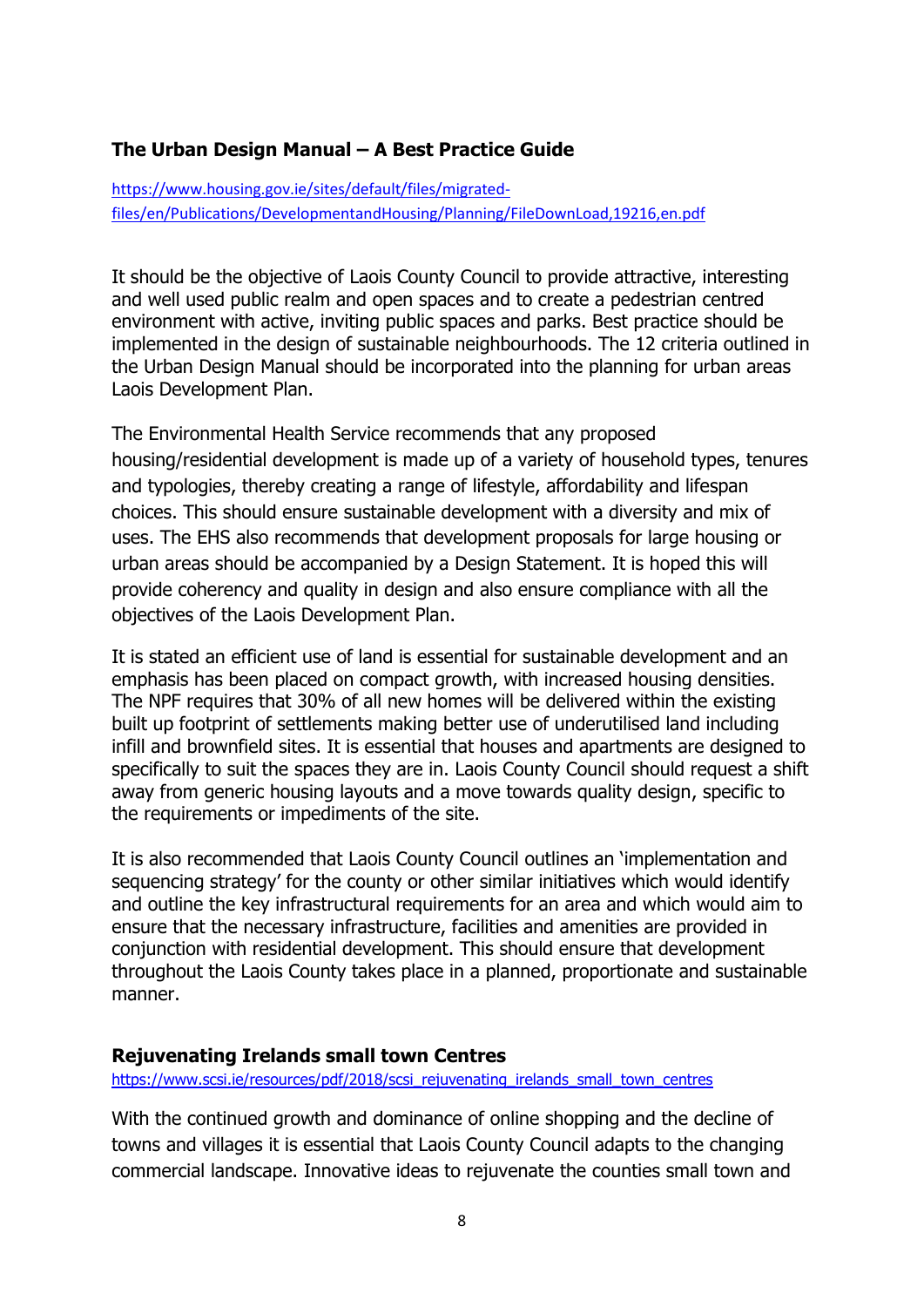village centres must be developed. Issues like improved broadband connectivity, improved public transport links and facilities, cycle lanes to link small towns and villages, secure bike parking facilities, measures to improve the public realm and streetscape, improving marketing and placemaking, promoting destination shopping, measures to tackle vacant units and proposals to increase housing in town main streets should all be considered to try and revitalise declining towns and villages in the county.

### **Research 195: Health Benefits from Biodiversity and Green Infrastructure**

#### <http://www.epa.ie/pubs/reports/research/health/research195.html>

Recreational, green spaces are a fundamental part of any development as they promote the health and wellbeing of residences who will occupy the accommodation and indeed the wider community. It is well established that there is a need to reconnect urban society with nature in order to promote health. With more people being encouraged to live in urban environments and the onus on increasing housing densities and compaction, the need for quality recreational, green spaces is now greater than ever.

It is recommended that all future developments in County Laois are examined for the opportunity to integrate green infrastructure into the design at planning stage. Any potential for health gain should be explored and incorporated into all development and the built environment.

"For amenity purposes at least 9m2 /person of accessible open green space are recommended by the World Health Organization, however it is recognised that this may vary depending on the size of the city, the number of inhabitants and where boundaries are drawn" (Dzhambov et al., 2014).

It is recommended that the following proposals are considered when planning for parks and recreational areas:

- a) Green biodiverse spaces should be designed so that there is at least one within walkable distance from people's homes.
- b) Green spaces should be co-designed with communities and reflect local needs.
- c) Areas should be as large as possible with connections through flowery verges or linear habitats alongside paths and roads.
- d) Areas should be relatively open, but grass does not all have to be the same length. This design could suggest careful, rather than a lack of, management. Interpretative signage can explain the practice and highlight signs of nature to look out for.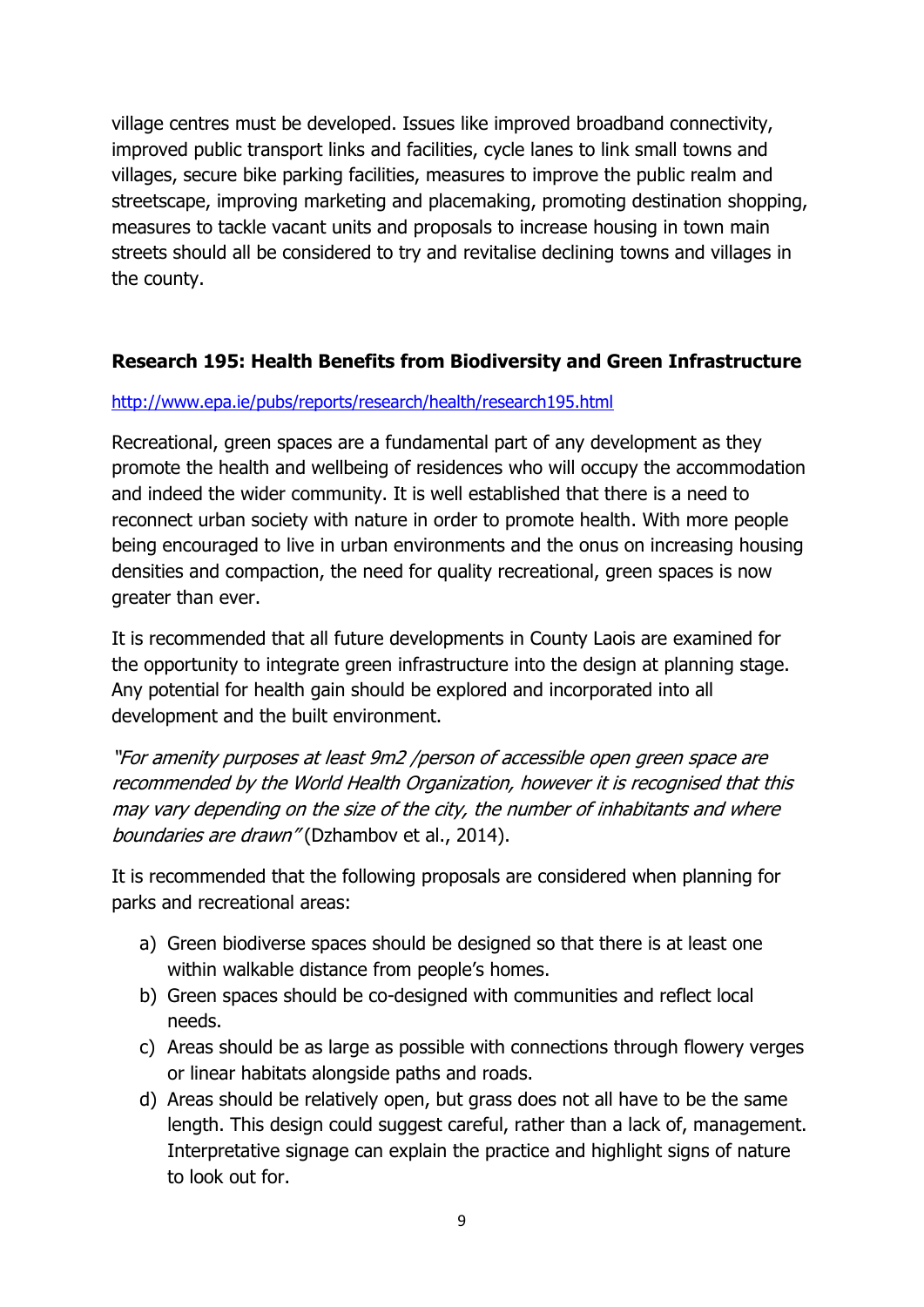- e) A few scattered trees or clumps of trees are preferable to dense planting of trees.
- f) Paths, recreational areas and places to relax and engage with nature should be incorporated from the start, to promote use and maintain a feeling of safety. It is recommended all proposed green areas are provided with paths for walking.
- g) Exercise areas, trails and paths need to provide maximum contact with green space, as this made exercise accessible and nature contact motivated people to walk more.
- h) Not all areas should be managed to the same intensity. Some parts near paths could be managed more to look tidy, whereas stakeholders recognised the value of incorporating wild areas, which could be further away from paths.
- i) Biodiversity areas can be designed to accommodate playgrounds and other amenity areas.

### **Biodiversity & Green Areas**

It should be a strategic aim of the Laois Development Plan to bring biodiversity into the planning decision making process. A Biodiversity Action Plan should be developed which aims to conserve and restore biodiversity and ecosystem services in the wider countryside. Guidance on managing Biodiversity in strategic planning and urban areas is found in:

#### [http://www.uep.ie/pdfs/guidelines\\_complete.pd](http://www.uep.ie/pdfs/guidelines_complete.pd)

All opportunities for green infrastructure should be explored and integrated into the design of public areas. Existing green areas should be preserved and utilised to their full capacity. New green areas should be provided. The provision of pedestrian and cycle routes through green areas should be a key provision of the design. The landscaping or 'greening' of these pedestrian/cycle routes should be considered at design stage, not only in the interest of making them more attractive for use but also to facilitate the movement of fauna, creating ecological corridors and thus having a positive effect on biodiversity. Towns and villages in Laois should be explored to identify areas where biodiversity can be integrated into the urban fabric. All towns and villages in the county should commit to a pollinator plan.

It should be noted that the quality of green areas is key and the on-going need for maintenance should always be factored into any decisions at the design stage.

## **Transport**

It is stated in the issues paper that the transportation objectives of the Laois County Development plan must include measures to reduce energy demand and greenhouse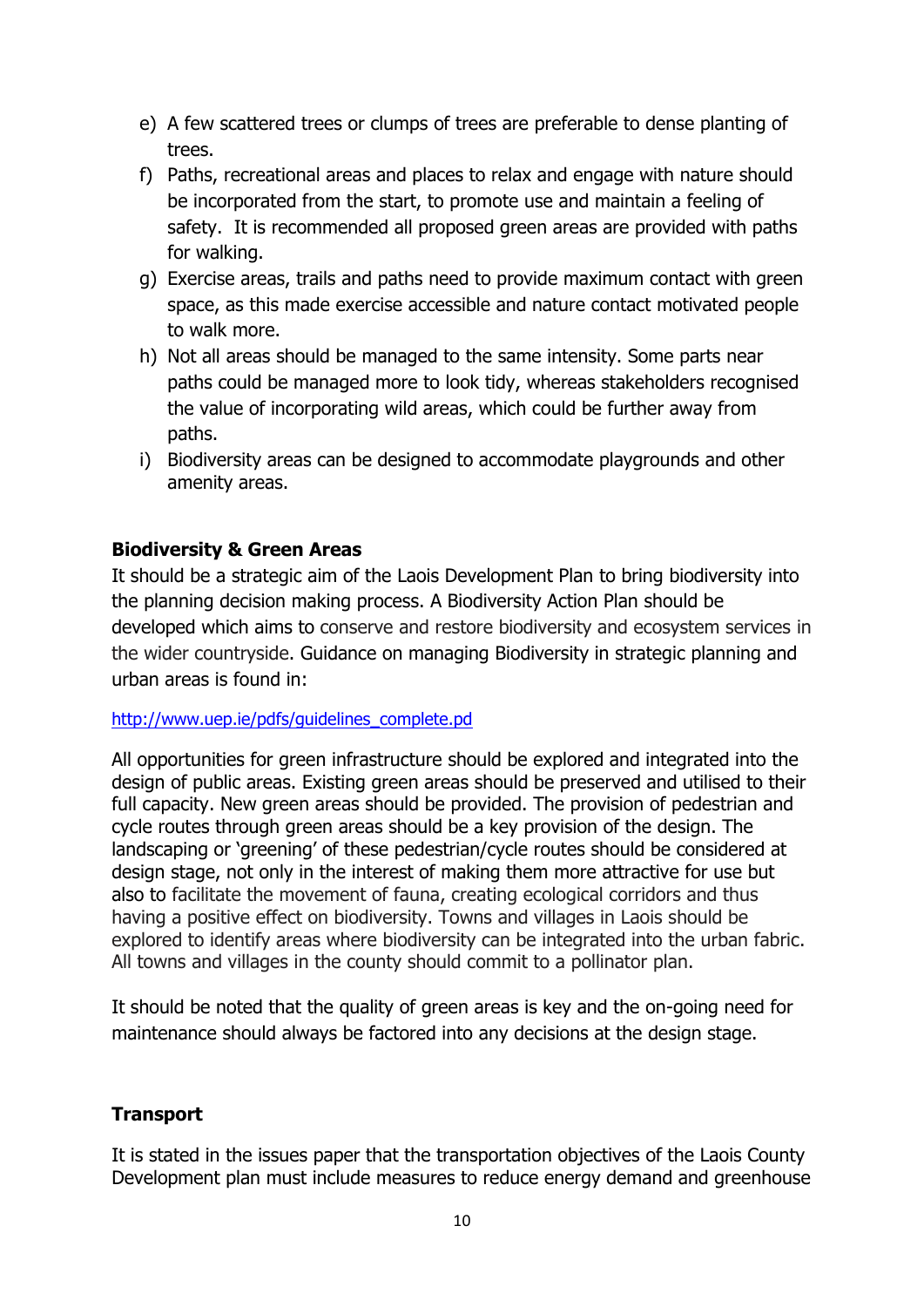gas emissions to aid in our transitioning to a low carbon sustainable society. This is essential if we are to be successful in reaching the Government's goal of an 80% reduction in carbon emissions by 2050. Laois is a central location linking major transport corridors of Dublin, Cork and Limerick. Investment in public transport infrastructure to build on the connectivity of the county must be prioritised. The council should also invest in initiatives that improve customer experience, schemes like improvements to bus shelters, bike parking at public transport nodes, real time travel information and integrated ticketing are just some examples of what should be considered.

Laois County Council must ensure that alternatives to the car are more widely available by investing in cycling and walking. Providing a comprehensive network of safe, well-lit and convenient footpaths and cycle lanes is essential to promote active travel and to provide connectivity of residential areas to schools, local neighbourhood centres, public transport stops and workplaces.

It is recommended that an audit be carried out of existing pedestrian and cycle facilities in the county to fully establish the existing infrastructure. It is also recommended that a programme of works is drawn up on a needs basis, to ensure that specific infrastructural works that improve connectivity will obtain funding. Pedestrian and cycle facilities should not be viewed as just for tourism or recreational purposes but considered as sustainable modes of travel that will reduce traffic congestions and reduce greenhouse gasses.

To ensure progress on sustainable transport is made it is recommended that Laois County Council dedicates more of its budget for active transport schemes and sustainable travel infrastructure.

### **Smarter Travel Policy**

[http://www.smartertravel.ie/sites/default/files/uploads/2012\\_12\\_27\\_Smarter\\_Travel\\_english\\_PN\\_WE](http://www.smartertravel.ie/sites/default/files/uploads/2012_12_27_Smarter_Travel_english_PN_WEB%5B1%5D_0.pdf) [B%5B1%5D\\_0.pdf](http://www.smartertravel.ie/sites/default/files/uploads/2012_12_27_Smarter_Travel_english_PN_WEB%5B1%5D_0.pdf)

The Strategic Development Plan should:

- a) Set targets requiring a minimum percentage of new residential and mixed-use development to take place on brownfield/existing sites to consolidate urban growth and enable organic development of urban areas from the centre out.
- b) Specify a maximum permitted level of car parking for commercial sites, which have suitable public transport facilities and are within walking/cycling distance to amenities.
- c) Set a general restriction of the future development of out-of-town retail centres except in exceptional circumstances and consideration of a similar requirement that parking charges be introduced for most existing centres.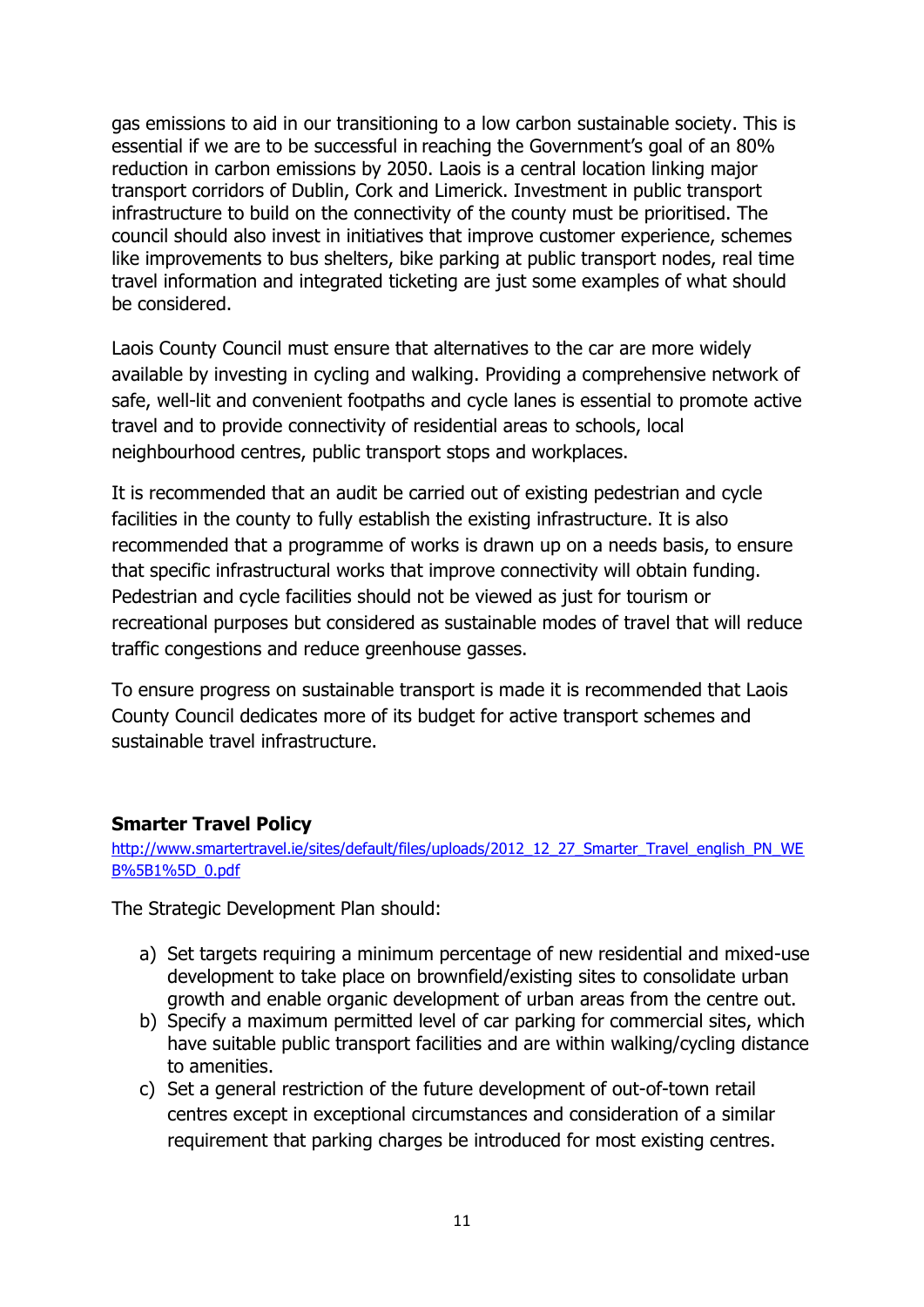- d) Require developments above a certain scale to implement viable travel plans which promote public transport and modes of active travel and which reduce reliance on the car. All development should be required to show a route map showing safe cycling and walking routes to schools, shops and public transport.
- e) Establish e-working centres to provide opportunities for people in rural areas and satellite towns to work from a location closer to home.
- f) Set a target that every school in Laois has a school travel plan to encourage students to take alternatives to the car. This should be supported with a strategic aim to develop safe walking and cycling routes to and from schools and other educational institutions as well as providing disability access.
- g) Provide facilities such as secure bike parking and changing/showering facilities at places of employment in public authorities to encourage staff to cycle.

To support smarter travel there should be a strategic aim to:

- h) Reprioritise traffic signals to favour pedestrians instead of vehicles, reducing waiting times and crossing distances at junctions.
- i) Create level grade crossings for pedestrians across junctions. Create larger traffic-free areas in urban centre. Ensure that 30 km/h zones are designated in central urban areas which accommodate motorised traffic.
- j) Widen footpaths where there are high pedestrian flows, particularly close to public transport nodes. Improve the surface quality of footpaths Provide appropriately designed safe, well-lit, direct, continuous facilities for pedestrians.
- k) Ensure State-owned lands such as canal towpaths, former rail lines, Coillte estates, etc. are made available for the development of walking and cycling trails.
- l) Support private and public sector initiatives to establish car club schemes in Ireland. Provide on-road parking spaces to be designated for car clubs through appropriate signage.
- m) Establish park and ride facilities along major public transport nodes, at the periphery of major urban areas and at key public transport locations and nodes.

## **National Cycle Policy Framework**

[http://www.smartertravel.ie/sites/default/files/uploads/2013\\_01\\_03\\_0902%2002%20EnglishNS1274](http://www.smartertravel.ie/sites/default/files/uploads/2013_01_03_0902%2002%20EnglishNS1274%20Dept.%20of%20Transport_National_Cycle_Policy_v4%5B1%5D%5B1%5D.pdf) [%20Dept.%20of%20Transport\\_National\\_Cycle\\_Policy\\_v4%5B1%5D%5B1%5D.pdf](http://www.smartertravel.ie/sites/default/files/uploads/2013_01_03_0902%2002%20EnglishNS1274%20Dept.%20of%20Transport_National_Cycle_Policy_v4%5B1%5D%5B1%5D.pdf)

There is a need to improve the safety of cycling in County Laois and make it more attractive for users. The Strategic Development Plan should include the needs of cyclists, and in particular: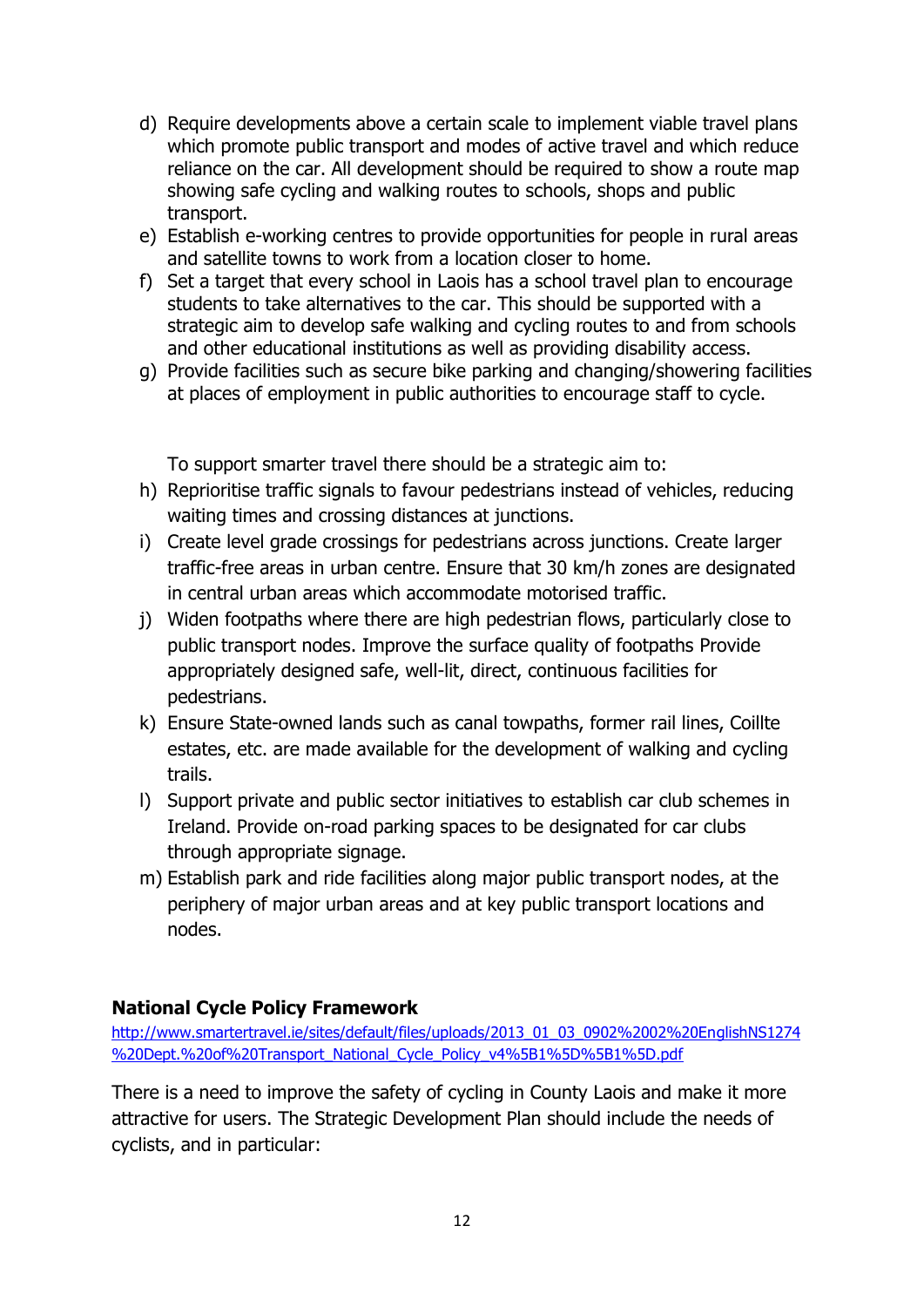a) Implement measures to reduce the volumes of through-traffic, especially HGVs, in town centres and especially in the vicinity of schools and colleges.

b) Introduce traffic calming measures / enforce low traffic speeds in urban areas, make junctions safe for cyclists.

c) Support the provision of dedicated signed rural cycling networks building on Fáilte Ireland's Strategy to Develop Irish Cycling Tourism.

d) Segregate cycle paths if possible. Ensure that all surfaces used by cyclists are maintained to a high standard and are well lit and signposted.

e) Provide secure cycling parking at all destinations of importance to the cyclist and aim to integrate cycling and public transport and the provision of cycling parking at all appropriate public transport interchanges.

f)Ensure that the urban road infrastructure (with the exception of motorways) is designed / retrofitted so as to be cyclist-friendly. Link up all existing cycle lanes.

It is recommended that a 'quality audit' is carried out of pedestrian routes in towns and villages in the county, to ensure they are safe, well lit and enticing for users. It is essential that attractive, safe and secure pedestrian walkways/cycleways are provided in order to influence behavioural change in the population and promote greater take up of active travel.

### **Waste**

### **A Resource Opportunity – Waste Management Policy in Ireland**

[https://www.epa.ie/pubs/reports/waste/plans/Resource\\_Opportunity2012.pdf](https://www.epa.ie/pubs/reports/waste/plans/Resource_Opportunity2012.pdf)

The Laois Development Plan should implement the Waste Hierarchy set out in the Waste Framework Directive and place prevention and minimisation at the forefront of any waste policy.

- a) Disposal of municipal waste to landfill should be a last resort.
- b) Implement waste prevention measures with local business and community groups.
- c) Include community waste prevention demonstration programmes, which provides skills to develop waste prevention within local communities.
- d) The use of easily accessible public recycling bins should be considered for public areas, paths and green spaces that will allow for adequate waste segregation and will encourage the use of the waste management hierarchy.
- e) Food waste reduction initiatives and incentives should be implemented in homes and in business.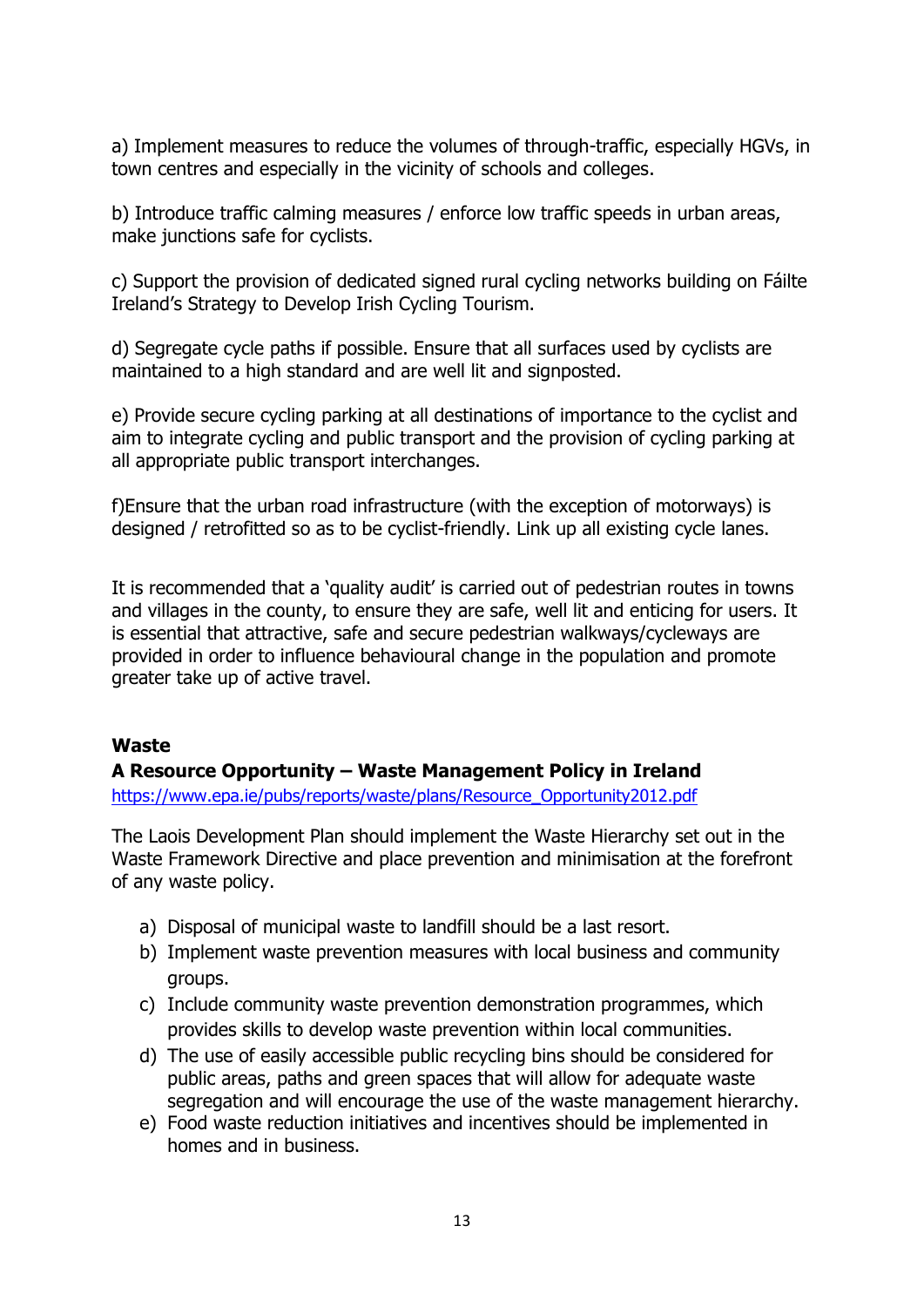f) A Reuse Policy should be developed in consultation with the national Procurement service and other relevant bodies, and implemented within public bodies in Laois to ensure that full consideration is given to feasible reuse options before embarking on the purchase of new goods.

#### **Water**

The strategic aim of Laois County Council should be to ensure the provision of safe secure drinking water and promote the reduction in waste and over use of water.

Water usage audits of public buildings should be carried and water conservation measures implemented.

To protect the ground water quality in the County there should be a strategic aim of ensuring all waste water treatment plants can operate effectively with their current demand and future demand, and that private effluent treatment and domestic septic tanks are fit for their purpose

### **Sustainable Development**

Our sustainable future – A Framework for Sustainable Development [http://www.housing.gov.ie/sites/default/files/migrated](http://www.housing.gov.ie/sites/default/files/migrated-files/en/Publications/Environment/Miscellaneous/FileDownLoad%2C30452%2Cen.pdf)[files/en/Publications/Environment/Miscellaneous/FileDownLoad%2C30452%2Cen.pdf](http://www.housing.gov.ie/sites/default/files/migrated-files/en/Publications/Environment/Miscellaneous/FileDownLoad%2C30452%2Cen.pdf)

It is stated in the issues document that sustainable development and climate mitigation and adaptation will be key drivers of the policies and objectives of the Plan. There is also a welcome initiative for Portlaoise to become the  $1<sup>st</sup>$  low carbon town centre in the country.

In terms of climate change and land use planning the County Development Plan should play an important role in influencing a reduction in GHG emissions by guiding the sustainable growth of the County, encouraging more compact mixed-use development and greater use of sustainable transport options such as cycling, walking and public transport, restricting development in areas that are at risk of flooding and protecting the natural landscape and biodiversity. Specific actions that seek to combat, reduce or eliminate the emissions of greenhouse gases must be incorporated into the Development Plan.

Laois County Council should ensure that climate considerations are fully integrated into the planning of new projects and their design. All future development within Laois should have a green procurement approach, which incorporates carbon pricing and climate criteria into decision making. Environmentally friendly proposals such as the integration of public transport infrastructure, building typologies that minimise the use of energy, the use of low carbon materials, increased SuDS management initiatives, water recycling and conservation; green roofs, use of photovoltaic or rainwater harvesting and the integration and utilisation of open space should all be incorporated into the design stage of any development in the Laois area. It is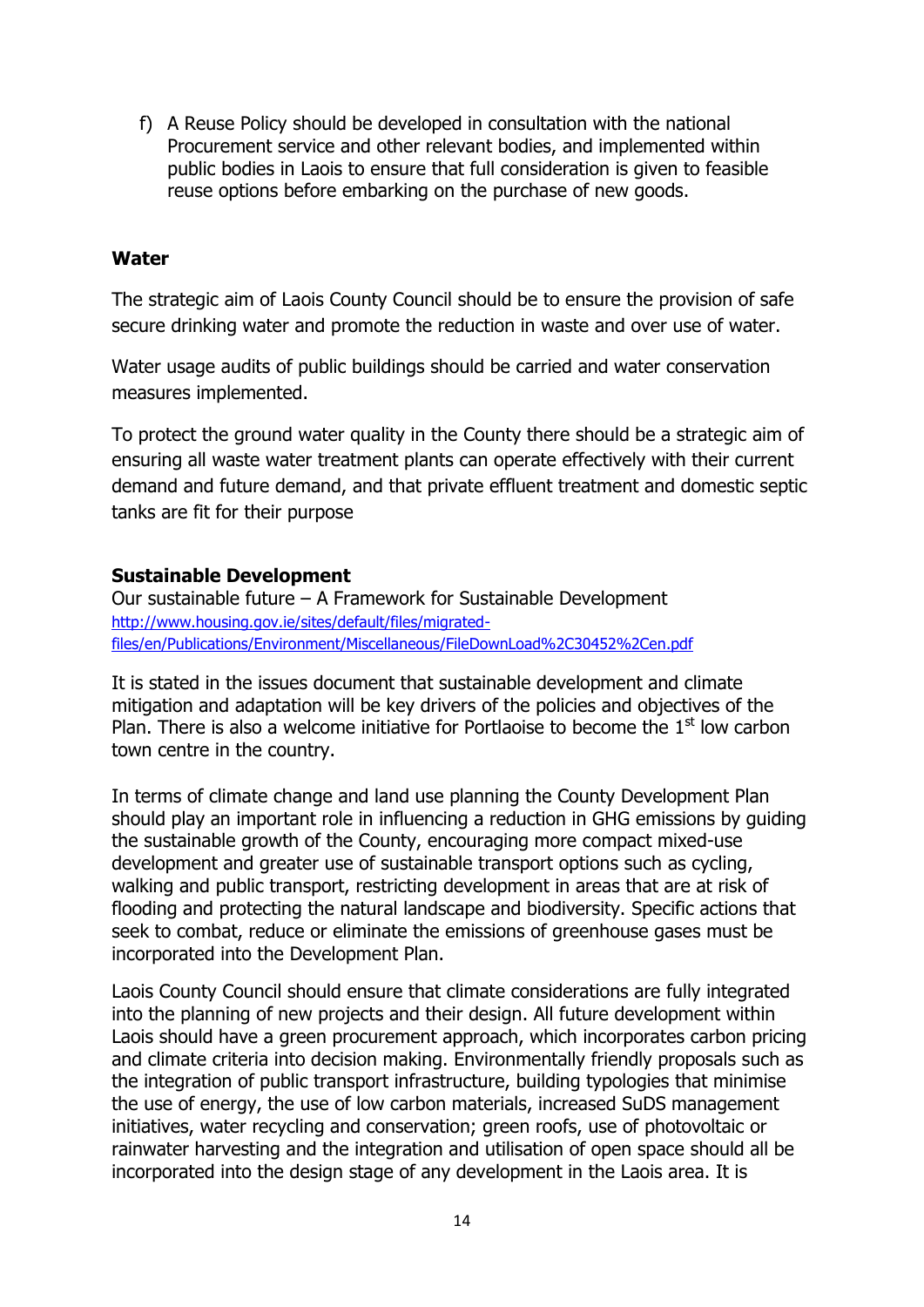recommended that all large development should document their energy efficiency proposals via a design statement at the planning stage.

Any local authority housing which is provided by Laois County Council affords them the opportunity to be a leader in the promotion of innovative, low carbon, renewable energy design and technology. It is also recommended that Laois County Council carries out a carbon audit of its existing building stock and retrofits with more insulated building fabric and sustainable technologies.

To ensure progress is made in this area it is recommended that specific targets for reductions of  $CO<sub>2</sub>$  emissions in county Laois are set by the council. An action plan which sets out specific measures to achieve these reductions should also be implemented.

### **Energy**

Irelands Second National Energy Efficiency Action Plan to 2020 [http://www.seai.ie/Publications/Energy\\_Policy\\_Publications/Energy\\_Service\\_Companies/Ireland%E2](http://www.seai.ie/Publications/Energy_Policy_Publications/Energy_Service_Companies/Ireland%E2%80%99s_second_National_Energy_Efficiency_Action_Plan_to_2020.pdf) [%80%99s\\_second\\_National\\_Energy\\_Efficiency\\_Action\\_Plan\\_to\\_2020.pdf](http://www.seai.ie/Publications/Energy_Policy_Publications/Energy_Service_Companies/Ireland%E2%80%99s_second_National_Energy_Efficiency_Action_Plan_to_2020.pdf)

The Strategic Development Plan for County Laois should include spatial planning policies to reduce the need for commuting to and from work.

The Strategy should:

- a) Promote and facilitate the incorporation of energy efficient design into projects.
- b) Develop and implement an energy management programme for all public buildings.
- c) Develop new key skill sets in areas such as green procurement, carbon accounting, carbon management and energy management.
- d) Support and promote the Better Energy Communities Scheme to enable communities around the country develop new and innovative, locally-based solutions to energy poverty.

### **Environmental Noise**

The World Health Organisation (WHO) has identified Environmental Noise as an increasing cause of ill health and detrimental effect on health and wellbeing. http://www.euro.who.int/ data/assets/pdf\_file/0008/136466/e94888.pdf

It is recommended that a Noise Impact Assessment is carried out for any development proposals with the potential to give rise to significant noise impacts. Also new developments must consider the impact of noise from existing noise sources. We recommend that environmental noise should be considered in the context of:

a) New roads, railways, airports, industry or recreational activities adjacent to residential properties or noise sensitive premises such as schools or hospitals,